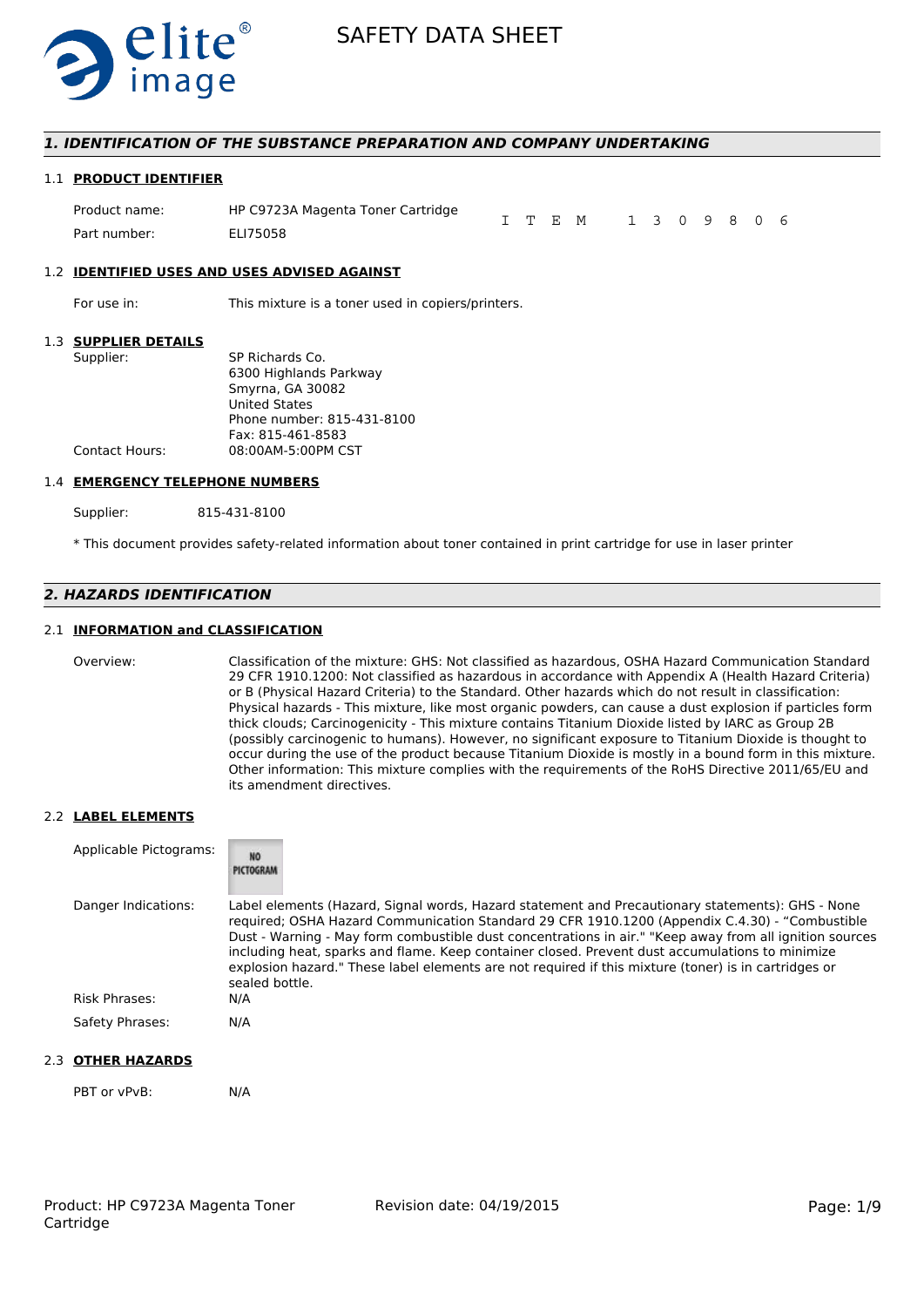

# *3. COMPOSITION / INFORMATION ON INGREDIENTS*

| Ingredients                   | <b>CAS number</b>   | Weight % | <b>OSHA</b><br><b>PEL</b> | <b>ACGIH</b><br><b>TLV</b> | Other                                                                                                                                                                                                                                                                                                                                                                                       |
|-------------------------------|---------------------|----------|---------------------------|----------------------------|---------------------------------------------------------------------------------------------------------------------------------------------------------------------------------------------------------------------------------------------------------------------------------------------------------------------------------------------------------------------------------------------|
| Styrene Acrylate<br>Copolymer | <b>TRADE SECRET</b> | 70-90    |                           |                            | TSCA listed/exempted: Yes                                                                                                                                                                                                                                                                                                                                                                   |
| Wax                           | <b>TRADE SECRET</b> | $5 - 15$ |                           |                            | TSCA listed/exempted: Yes                                                                                                                                                                                                                                                                                                                                                                   |
| Pigment                       | <b>TRADE SECRET</b> | $3-10$   |                           |                            | TSCA listed/exempted: Yes                                                                                                                                                                                                                                                                                                                                                                   |
| Amorphous Silica              | 7631-86-9           | $<$ 5    |                           |                            | TSCA listed/exempted: Yes                                                                                                                                                                                                                                                                                                                                                                   |
| Titanium Dioxide              | 13463-67-7          | <1       |                           |                            | TSCA listed/exempted: Yes. Refer<br>to Section 8 for information on<br>exposure limits and Section 11 for<br>toxicological information. All the<br>substances in this mixture are<br>listed or exempted in the inventory<br>of TSCA (USA), AICS (Australia),<br>DSL (Canada), IECSC (China),<br>EINECS/ELINCS (EU), ENCS (Japan),<br>KECI (Korea), PICCS (Philippines)<br>and ECN (Taiwan). |

The Full Text for all R-Phrases are Displayed in Section 16 **COMPOSITION COMMENTS**

The Data Shown is in accordance with the latest Directives.

This section provides composition information for the toner powder contained in specially designed container inside of the print cartridge.

# *4. FIRST-AID MEASURES*

#### 4.1 **FIRST AID MEASURES**

### 4.1.1 **FIRST AID INSTRUCTIONS BY RELEVANT ROUTES OF EXPOSURE**

| Inhalation:   | Provide fresh air immediately. If symptoms occur, seek medical advice.                                                                                |
|---------------|-------------------------------------------------------------------------------------------------------------------------------------------------------|
| Eye contact:  | Do not rub eyes. Immediately rinse with plenty of clean running water until particles are washed<br>out. If irritation persists, seek medical advice. |
| Skin contact: | Wash out particles with plenty of water and soap. If irritation develops, seek medical advice.                                                        |
| Ingestion:    | Clean mouth out with water. Drink several glasses of water. If sickness develops, seek medical<br>advice.                                             |

### 4.1.2 **ADDITIONAL FIRST AID INFORMATION**

| Additional first aid information:     | N/A                                                                                                                                                                        |
|---------------------------------------|----------------------------------------------------------------------------------------------------------------------------------------------------------------------------|
| Immediate Medical Attention Required: | Immediate medical attention may be required in the unlikely event of extreme<br>inhalation, eye contact or unusual reaction due to physical idiosyncrasy of the<br>person. |
| 4.2 SYMPTOMS AND EFFECTS              |                                                                                                                                                                            |

Acute Symptoms from Exposure: Eye contact: Irritation may occur by mechanical abrasion. Skin contact: Minimal skin irritation may occur. Inhalation: Slight irritation of respiratory tract may occur with exposure to large amount of toner dust. Ingestion: Ingestion is an unlikely route of entry under normal conditions of use. Delayed Symptoms from Exposure: N/A

### 4.3 **IMMEDIATE SPECIAL TREATMENT OR EQUIPMENT REQUIRED**

N/A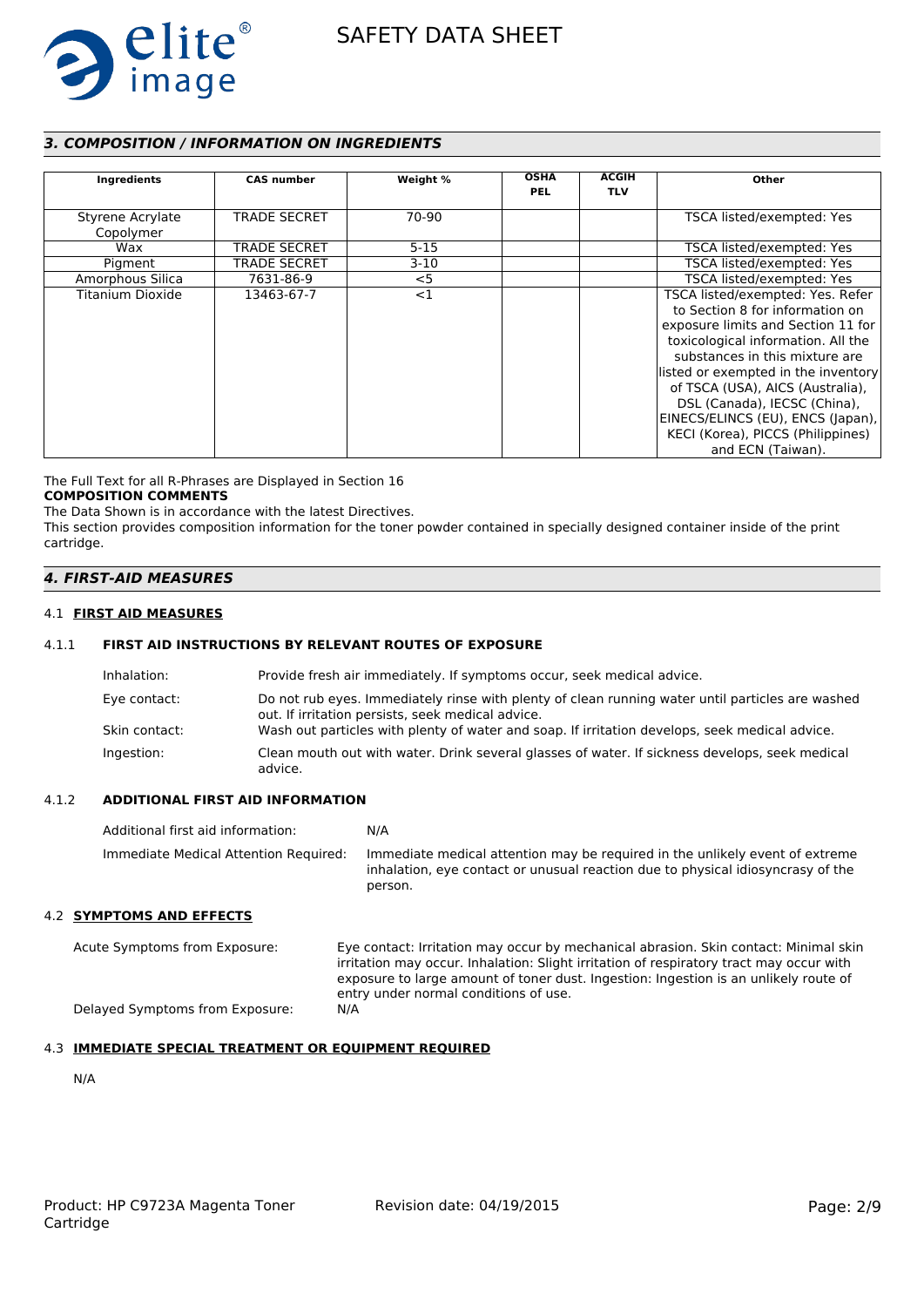

### *5. FIRE-FIGHTING MEASURES*

#### 5.1 **EXTINGUISHING MEDIA**

| Recommended Extinguishing Media:    | Water, foam, dry chemical |
|-------------------------------------|---------------------------|
| Extinguishing Media Not to be Used: | None known.               |

#### 5.2 **SPECIAL HAZARD**

Unusual Fire/Explosion Hazards: Toner, like most organic powders, is capable of creating a dust explosion when particles form thick clouds in the presence of an ignition source. Carbon monoxide and carbon dioxide are hazardous resulting gases.

Extinguishing Media Not to be Used: N/A

#### 5.3 **ADVICE FOR FIRE FIGHTERS**

Avoid inhalation of smoke. Wear protective cloting an wear self-contained breathing apparatus

#### *6. ACCIDENTAL RELEASE MEASURES*

### 6.1 **PERSONAL PRECAUTIONS, PROTECTIVE EQUIPMENT AND EMERGENCY PROCEDURES**

#### 6.1.1 **PRECAUTIONS FOR NON-EMERGENCY PERSONNEL**

Avoid dispersal of dust in the air. (Do not clear dust surfaces with compressed air.). Do not breathe dust.

#### 6.1.2 **ADDITIONAL FIRST AID INFORMATION**

N/A

#### 6.1.3 **PERSONAL PROTECTION**

Wear personal protective equipment as described in Section 8.

#### 6.2 **ENVIRONMENTAL PRECAUTIONS**

Regulatory Information: Keep product out of sewers and watercourses.

#### 6.3 **METHODS AND MATERIAL FOR CONTAINMENT AND CLEANUP**

Spill or Leak Cleanup Procedures: Eliminate sources of ignition including sparks and flammables. Non-sparking tools should be used. Shelter the released material (powder) from wind to avoid dust formation and scattering. Vacuum or sweep the material into a sealed container. If a vacuum cleaner is used, it must be dust explosion-proof. Dispose of the material in accordance with Federal/state/local requirements.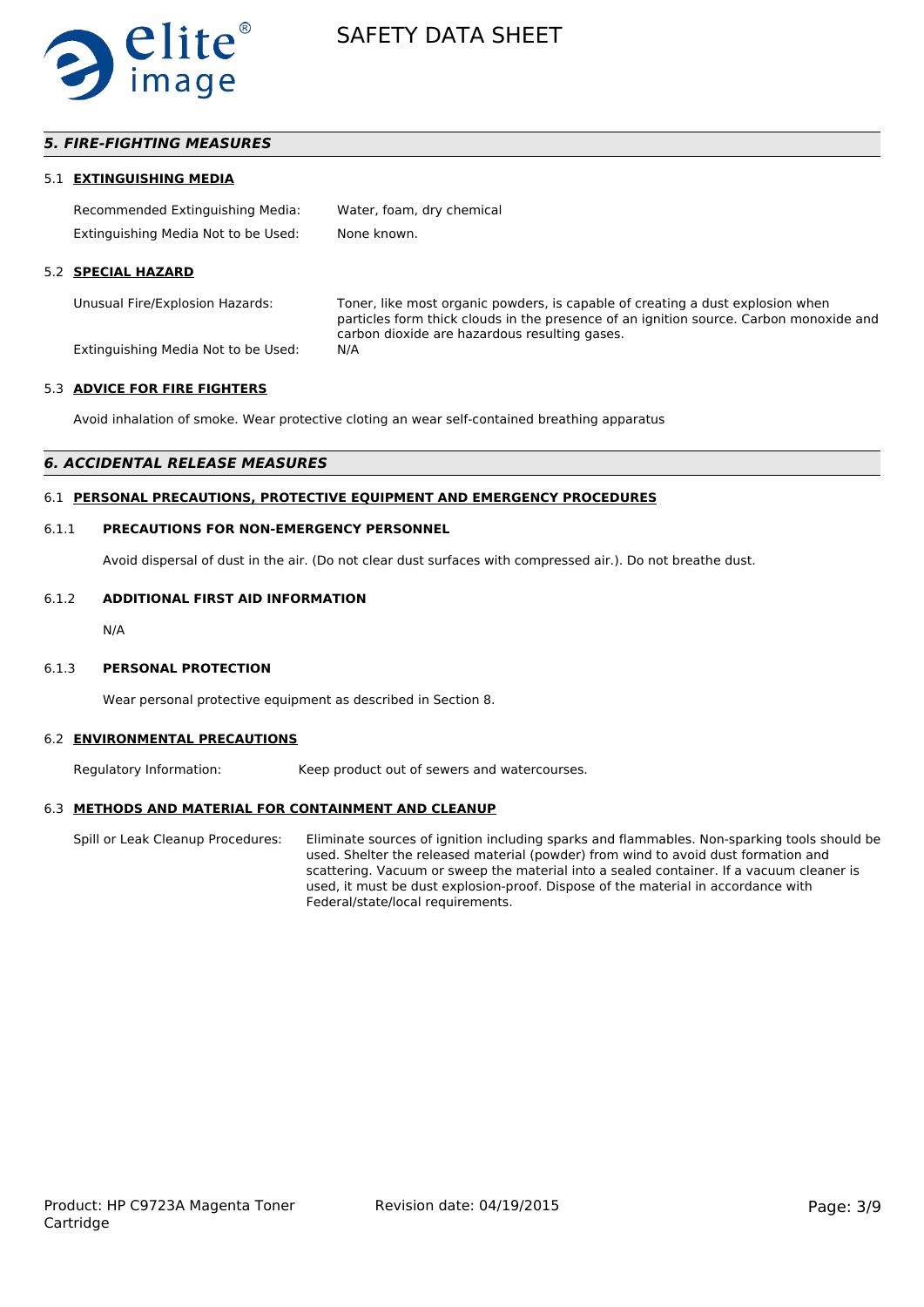

### *7. HANDLING AND STORAGE*

#### 7.1 **PRECAUTIONS FOR SAFE HANDLING**

Recommendations for Handling: No special precautions when used as intended. Keep containers closed, avoid creating dust. Keep away from ignition sources. Advice on General Hygiene: Never eat, drink or smoke in work areas. Practice good personal hygiene after using this material, especially before eating, drinking, smoking, using the restroom, or applying cosmetics.

#### 7.2 **CONDITIONS FOR SAFE STORAGE**

Avoid high temperatures, >100°F/32°C

#### 7.3 **SPECIFIC END USES**

Printing devices

#### *8. EXPOSURE CONTROLS/PERSONAL PROTECTION*

#### 8.1 **CONTROL PARAMETERS**

The best protection is to enclose operations and/or provide local exhaust ventilation at the site of chemical release in order to maintain airborne concentrations of the product below OSHA PELs (See Section 3). Local exhaust ventilation is preferred because it prevents contaminant dispersion into the work area by controlling it at its source.

#### 8.2 **EXPOSURE CONTROLS**

#### **Respiratory protection:**

IMPROPER USE OF RESPIRATORS IS DANGEROUS. Seek professional advice prior to respirator selection and use. Follow OSHA respirator regulations (29 CFR 1910.134 and 1910.137) and, if necessary, wear a NIOSH approved respirator. Select respirator based on its suitability to provide adequate worker protection for given work conditions, levels of airborne contamination, and sufficient levels of oxygen.

#### **Eye/Face Protection:**

Contact lenses are not eye protective devices. Appropriate eye protection must be worn instead of, or in conjunction with contact lenses.

#### **Hand/Skin Protection:**

For emergency or non-routine operations (cleaning spills, reactor vessels, or storage tanks), wear an SCBA. WARNING! Air purifying respirators do not protect worker in oxygen deficient atmospheres.

#### **Additional Protection:**

N/A

#### **Protective Clothing and Equipment:**

Wear chemically protective gloves, boots, aprons, and gauntlets to prevent prolonged or repeated skin contact. Wear splashproof chemical goggles and face shield when working with liquid, unless full face piece respiratory protection is worn.

#### **Safety Stations:**

Make emergency eyewash stations, safety/quick-drench showers, and washing facilities available in work area.

#### **Contaminated Equipment:**

Separate contaminated work clothes from street clothes. Launder before reuse. Remove material from your shoes and clean personal protective equipment. Never take home contaminated clothing.

#### **Comments:**

Never eat, drink or smoke in work areas. Practice good personal hygiene after using this material, especially before eating, drinking, smoking, using the restroom, or applying cosmetics.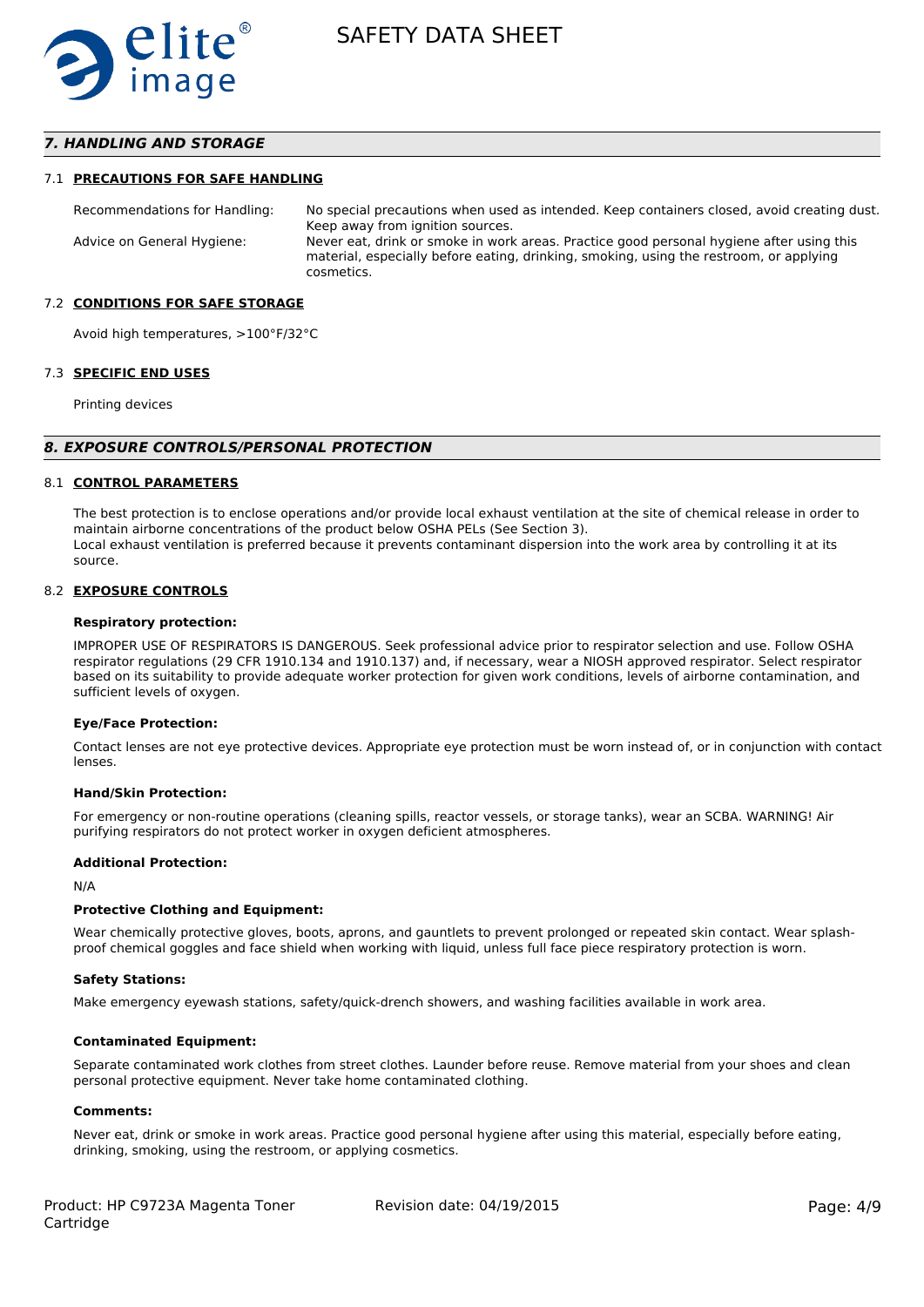

# *9. PHYSICAL AND CHEMICAL PROPERTIES*

# 9.1 **DETAIL INFORMATION**

| Physical state:            | APPEARANCE: Fine magenta powder |
|----------------------------|---------------------------------|
| Color:                     | Magenta                         |
| Odor:                      | None or slight plastic odor     |
| Odor threshold:            | N/A                             |
|                            |                                 |
| Boiling point:             | N/A                             |
| Melting point:             | N/A                             |
| Flash point:               | N/A                             |
| Explosion limits:          | N/A                             |
| Relative density:          | $1.0 - 1.5$                     |
| Auto-ignition temperature: | N/A                             |
|                            |                                 |

#### 9.2 **OTHER INFORMATION**

SOLUBILITY: Negligible in water. Partially soluble in some organic solvents such as Toluene and Tetrahydrofuran.

# *10. CHEMICAL STABILITY AND REACTIVITY*

# 10.1 **Reactivity:**

| <b>Reactivity Hazards:</b><br>Data on Mixture Substances: | None<br>None                                                                                                   |
|-----------------------------------------------------------|----------------------------------------------------------------------------------------------------------------|
| 10.2 Chemical Stability:                                  | The product is stable. Under normal conditions of storage and use, hazardous<br>polymerisation will not occur. |
| 10.3 Hazardous Polymerization:                            | Stable under conditions of normal use.                                                                         |
| 10.4 Conditions to Avoid:                                 | Keep away from heat, flame, sparks and other ignition sources.                                                 |
| 10.5 Incompatible Materials:                              | Strong oxidising materials                                                                                     |
| 10.6 Hazardous Decomposition:                             | Will not occur.                                                                                                |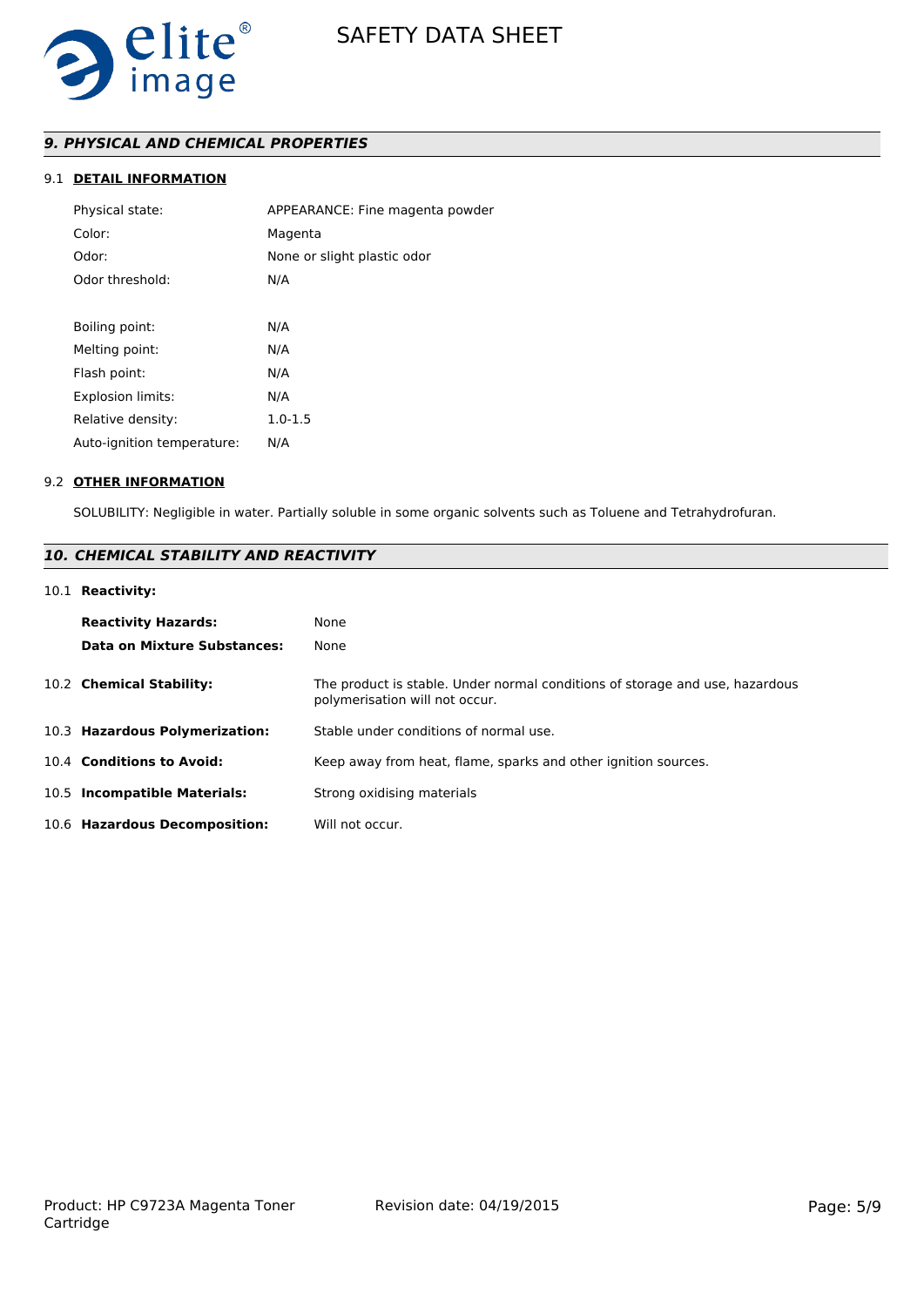

# *11. INFORMATION ON TOXICOLOGICAL EFFECT*

| <b>Mixtures:</b>                                               | According to our test results of this or similar mixture, and the information provided by the<br>suppliers about the substances contained in this mixture, seriously damaging effect is not<br>expected when this mixture is treated in accordance with standard industrial practices and<br>Federal/state/local requirements. Refer to Section 2 for potential health effects and Section 4 for<br>first aid measures.                                                                                                                                                                                                                                                                                                                                                                                                                                                                                                                                                                                                                                          |
|----------------------------------------------------------------|------------------------------------------------------------------------------------------------------------------------------------------------------------------------------------------------------------------------------------------------------------------------------------------------------------------------------------------------------------------------------------------------------------------------------------------------------------------------------------------------------------------------------------------------------------------------------------------------------------------------------------------------------------------------------------------------------------------------------------------------------------------------------------------------------------------------------------------------------------------------------------------------------------------------------------------------------------------------------------------------------------------------------------------------------------------|
| <b>Acute Toxicity:</b>                                         | Oral: LD50 rat > 5,000 mg/kg (OECD 425) (a similar product)                                                                                                                                                                                                                                                                                                                                                                                                                                                                                                                                                                                                                                                                                                                                                                                                                                                                                                                                                                                                      |
| <b>Skin Corrosion/Irritation:</b>                              | N/A                                                                                                                                                                                                                                                                                                                                                                                                                                                                                                                                                                                                                                                                                                                                                                                                                                                                                                                                                                                                                                                              |
| <b>Serious Eye Damage:</b>                                     | N/A                                                                                                                                                                                                                                                                                                                                                                                                                                                                                                                                                                                                                                                                                                                                                                                                                                                                                                                                                                                                                                                              |
| Inhalation:                                                    | N/A                                                                                                                                                                                                                                                                                                                                                                                                                                                                                                                                                                                                                                                                                                                                                                                                                                                                                                                                                                                                                                                              |
| <b>Sensitization:</b>                                          | Respiratory Sensitization: No test data available. None of the substances in this mixture is<br>classified as a respiratory sensitizer.                                                                                                                                                                                                                                                                                                                                                                                                                                                                                                                                                                                                                                                                                                                                                                                                                                                                                                                          |
| <b>Mutagenicity:</b>                                           | Ames test (Salmonella typhimurium, Escherichia coli) negative. (a similar product)                                                                                                                                                                                                                                                                                                                                                                                                                                                                                                                                                                                                                                                                                                                                                                                                                                                                                                                                                                               |
| <b>Carcinogenicity:</b>                                        | No test data available. Titanium Dioxide is listed by IARC as Group 2B (possibly carcinogenic to<br>humans); however, inhalation tests of Titanium Dioxide by Muhle et al. (Reference 2 - Test Data)<br>showed no significant carcinogenicity. Moreover, IARC monograph vol. 93 states that exposure<br>levels are assumed to be lower in the user industries, with the possible exception of workers who<br>handle large quantities of Titanium Dioxide. Titanium Dioxide in this mixture is within a small<br>quantity and mostly in a bound form. Therefore, no significant exposure to Titanium Dioxide is<br>thought to occur during the use of the product.                                                                                                                                                                                                                                                                                                                                                                                                |
| <b>Reproductive Toxicity:</b>                                  | No test data available. None of the substances in this mixture is classified for reproductive toxicity.                                                                                                                                                                                                                                                                                                                                                                                                                                                                                                                                                                                                                                                                                                                                                                                                                                                                                                                                                          |
| <b>STOT - Single Exposure:</b>                                 | N/A                                                                                                                                                                                                                                                                                                                                                                                                                                                                                                                                                                                                                                                                                                                                                                                                                                                                                                                                                                                                                                                              |
| <b>STOT - Multiple Exposure:</b>                               | No test data available. Inhalation tests of a toner for two years showed no significant                                                                                                                                                                                                                                                                                                                                                                                                                                                                                                                                                                                                                                                                                                                                                                                                                                                                                                                                                                          |
|                                                                | carcinogenicity. (Reference 1 - Test Data) In rats, chronic exposure to toner concentrations 4<br>mg/m3 and over lead to an accumulation of particles in the lung as well as to persistent<br>inflammatory processes and slight to moderate fibrotic changes in the lungs of rats. In hamsters,<br>these effects were only observed at significantly higher concentrations (> 20 mg/m3). The particle<br>accumulation in the lung tissue of the experimental animals is attributed to a damage and<br>overload of the lung clearance mechanisms and is called "lung overloading". This is not an effect<br>specific to toner dust but is generally observed when high concentrations of other, slightly soluble<br>dusts are inhaled. The lowest-observable-effect-level (LOEL) was 4 mg/m3 and the no-observable-<br>effect-level (NOEL) was 1 mg/m3 in rats. The NOEL was greater than 6 mg/m3 in hamsters.<br>(Reference 2 - Test Data) Toner concentration under the normal use of this product is estimated to<br>be less than 1 mg/m3.                     |
| Ingestion:                                                     | N/A                                                                                                                                                                                                                                                                                                                                                                                                                                                                                                                                                                                                                                                                                                                                                                                                                                                                                                                                                                                                                                                              |
| <b>Hazard Class Information:</b>                               | N/A                                                                                                                                                                                                                                                                                                                                                                                                                                                                                                                                                                                                                                                                                                                                                                                                                                                                                                                                                                                                                                                              |
| <b>Mixture on Market Data:</b>                                 | N/A                                                                                                                                                                                                                                                                                                                                                                                                                                                                                                                                                                                                                                                                                                                                                                                                                                                                                                                                                                                                                                                              |
| Symptoms:                                                      | N/A                                                                                                                                                                                                                                                                                                                                                                                                                                                                                                                                                                                                                                                                                                                                                                                                                                                                                                                                                                                                                                                              |
| Delayed/Immediate Effects: N/A<br><b>Test Data on Mixture:</b> | (Reference 1) "Negative Effect of Long-term Inhalation of Toner on Formation of<br>8-Hydroxydeoxyguanosine in DNA in the Lungs of Rats in Vivo", Yasuo Morimoto, et. Al., Inhalation<br>Toxicology, Vol. 17 (13) p.749-753 (2005). (Reference 2) Studies by Muhle, Bellmann,<br>Creutzenberg et al. "Lung clearance and retention of toner, utilizing a tracer technique during<br>chronic inhalation exposure in rats." Fundam. Appl. Toxicol 17 (1991) p.300-313. "Lung clearance<br>and retention of toner, TiO2, and crystalline Silica, utilizing a tracer technique during chronic<br>inhalation exposure in Syrian golden hamsters." Inhal. Toxicol. 10 (1998) p.731-751. "Subchronic<br>inhalation study of toner in rats." Inhal. Toxicol. 2 (1990) p.341-360. "Pulmonary response to toner<br>upon chronic inhalation exposure in rats." Fundam. Appl. Toxicol. 17 (1991) p.280-299.<br>"Pulmonary response to toner, TiO2 and crystalline Silica upon chronic inhalation exposure in<br>Syrian golden hamsters." Inhal. Toxicol. 10 (1998) p.699-729. |
| <b>Not Meeting Classification:</b>                             | N/A                                                                                                                                                                                                                                                                                                                                                                                                                                                                                                                                                                                                                                                                                                                                                                                                                                                                                                                                                                                                                                                              |
| <b>Routes of Exposure:</b>                                     | N/A                                                                                                                                                                                                                                                                                                                                                                                                                                                                                                                                                                                                                                                                                                                                                                                                                                                                                                                                                                                                                                                              |
| <b>Interactive Effects:</b>                                    | N/A                                                                                                                                                                                                                                                                                                                                                                                                                                                                                                                                                                                                                                                                                                                                                                                                                                                                                                                                                                                                                                                              |
| <b>Absence of Specific Data:</b>                               | N/A                                                                                                                                                                                                                                                                                                                                                                                                                                                                                                                                                                                                                                                                                                                                                                                                                                                                                                                                                                                                                                                              |
| Mixture vs Substance Data: N/A                                 |                                                                                                                                                                                                                                                                                                                                                                                                                                                                                                                                                                                                                                                                                                                                                                                                                                                                                                                                                                                                                                                                  |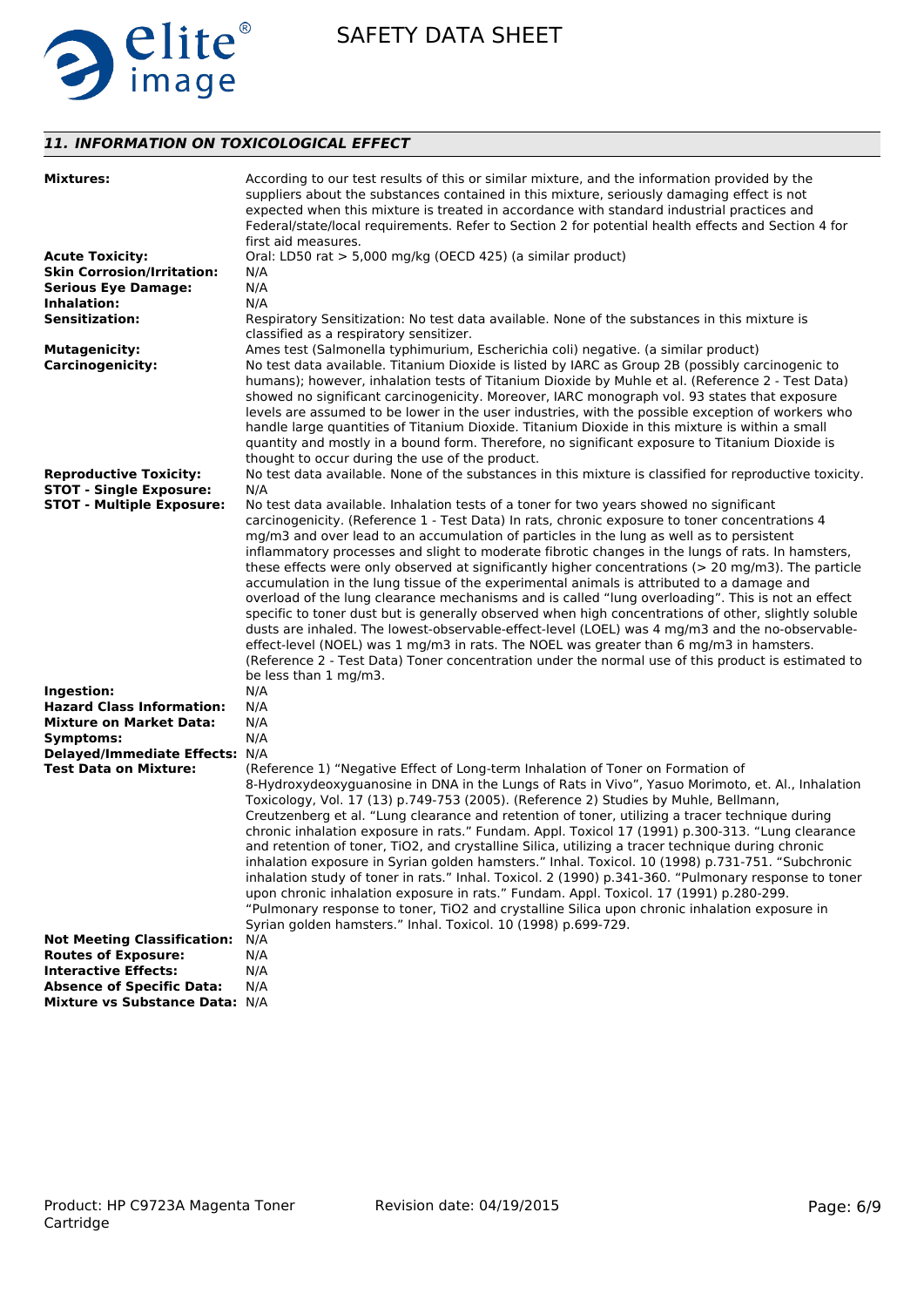

# *12. ECOLOGICAL INFORMATION*

| 12.1 <b>Eco toxicity:</b>           | According to the information provided by the suppliers about the substances contained in this<br>mixture, this mixture is not expected to be harmful to ecology. |
|-------------------------------------|------------------------------------------------------------------------------------------------------------------------------------------------------------------|
| 12.2 Degradability:                 | N/A                                                                                                                                                              |
| 12.3 Bioaccumulation Potential: N/A |                                                                                                                                                                  |
| 12.4 Mobility in Soil:              | N/A                                                                                                                                                              |
| 12.5 PBT & vPvB Assessment:         | N/A                                                                                                                                                              |
| 12.6 Other Adverse Effects:         | None known.                                                                                                                                                      |

# *13. DISPOSAL CONSIDERATIONS*

#### **Disposal Information:**

 Dispose as a solid waste in accordance with local authority regulations. Empty container retains product residue.

#### **Physical/Chemical Properties that affect Treatment:**

Symbol: This product is not classified as dangerous

Risk Phrases: This product is not classified according to the federal, state and local environmental regulations.

#### **Waste Treatment Information:**

Do not shred toner cartridge, unless dust-explosion prevention measures are taken. Finely dispersed particles may form explosive mixtures in air. Dispose of in compliance with federal, state, and local regulations.

### **Personal Protection Required:**

N/A

| <b>14. TRANSPORT INFORMATION</b> |                                                                                                                                             |
|----------------------------------|---------------------------------------------------------------------------------------------------------------------------------------------|
| 14.1 <b>ID Number:</b>           | None. Not a regulated material under the United States DOT, IMDG, ADR, RID, or ICAO/IATA.                                                   |
| 14.2 Shipping Name:              | None. Not a regulated material under the United States DOT, IMDG, ADR, RID, or ICAO/IATA.                                                   |
| 14.3 Hazard Class:               | None. Not a regulated material under the United States DOT, IMDG, ADR, RID, or ICAO/IATA.                                                   |
| 14.4 Packing Group:              | N/A                                                                                                                                         |
| 14.5 Environmental Hazards:      | Not a marine pollutant according to the IMDG Code. Not environmentally hazardous according<br>to the UN Model Regulations, ADR, RID or ADN. |
| 14.6 User Precautions:           | Do not open or break a container during transportation unless absolutely needed.                                                            |
| 14.7 Bulk Transport:             | N/A                                                                                                                                         |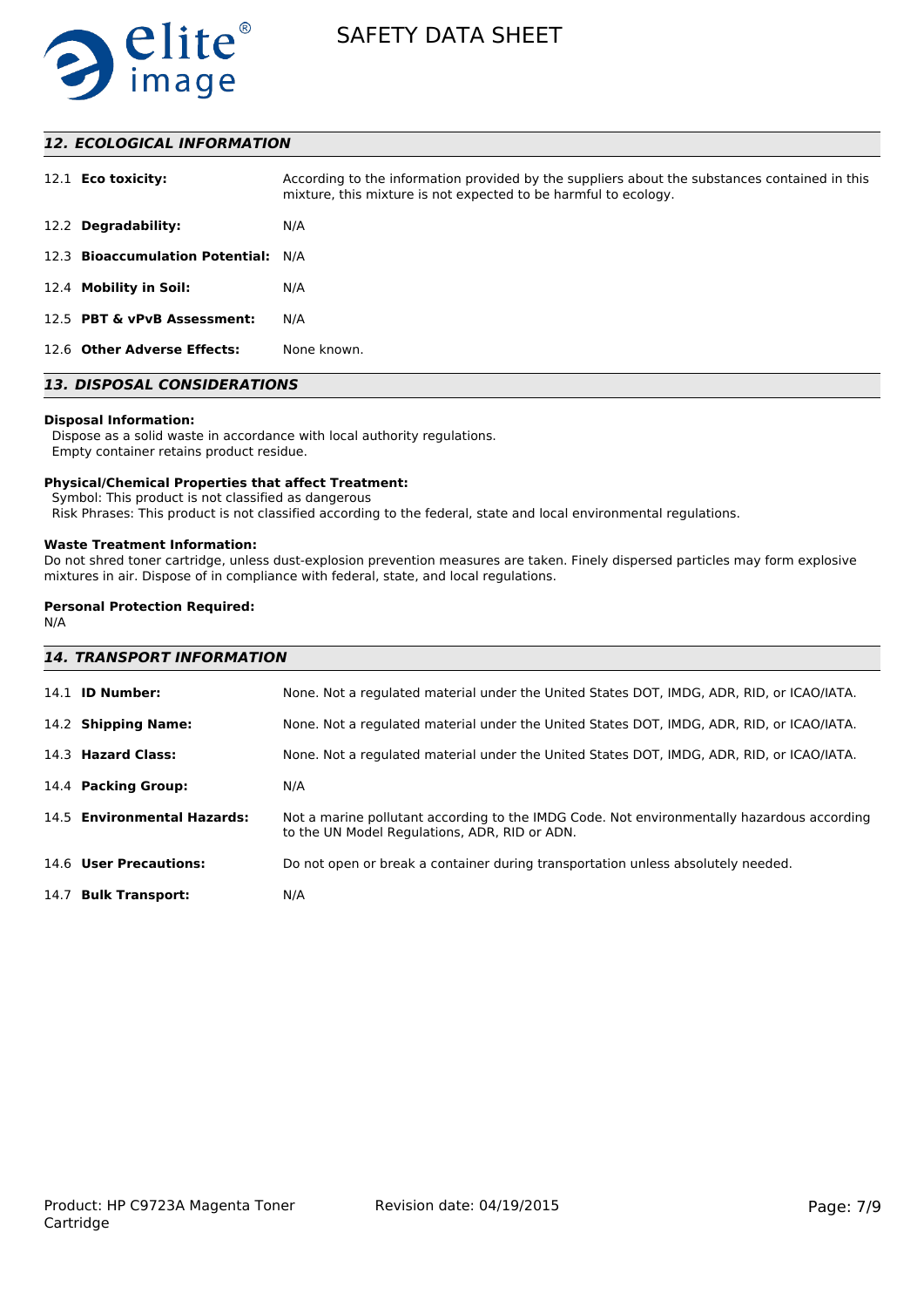

# *15. REGULATORY INFORMATION*

| 15.1 Regulatory Information: | TSCA: All the substances in this mixture are listed or exempted in accordance with TSCA. |
|------------------------------|------------------------------------------------------------------------------------------|
|------------------------------|------------------------------------------------------------------------------------------|

**EPA Regulatory Information:** N/A

**CERCLA Reportable Quantity:** Not applicable to this mixture.

#### 15.2 **Superfund Information:**

**Hazard Categories:**

**Immediate:** N/A

**Delayed:** N/A

**Fire:** N/A

**Pressure:** N/A

**Reactivity:** N/A

**Section 302 - Extremely Hazardous:** Not applicable to this mixture.

**Section 311 - Hazardous:** Immediate health hazard: No (All the ingredients of this product are bound within the mixture.) Chronic health hazard: No (All the ingredients of this product are bound within the mixture.) Sudden release of pressure hazard: No. Reactive hazard: No.

| 15.3 State Regulations:            | California Proposition 65 (Safe Drinking Water and Toxic Enforcement Act of 1986): This<br>product is in compliance with the regulation as all ingredients are bound within the<br>mixture.   |
|------------------------------------|-----------------------------------------------------------------------------------------------------------------------------------------------------------------------------------------------|
| 15.4 Other Regulatory Information: | This mixture complies with the requirements of the RoHS Directive 2011/65/EU and its<br>amendment directives. Please refer to any other Federal/state/local measures that may be<br>relevant. |
| <b>16. OTHER INFORMATION</b>       |                                                                                                                                                                                               |
| <b>General Comments:</b>           | This information is based on our current knowledge. It should not therefore be construed as                                                                                                   |

guaranteeing specific properties of the products as described or their suitability for a particular application

**Creation Date of this SDS:** 09/22/2015